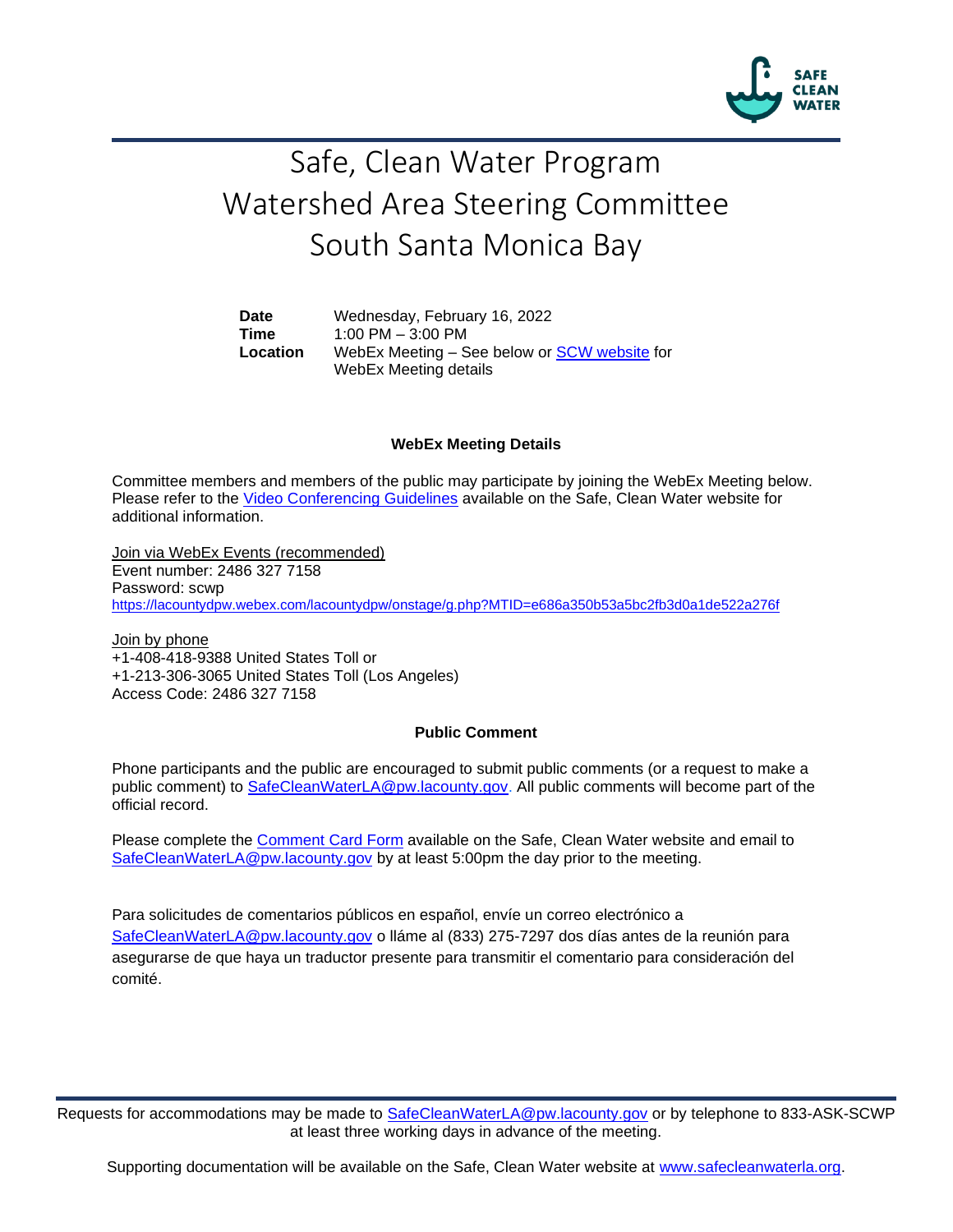

## Agenda:

- 1) Welcome and Introductions
- 2) Approval of Meeting Minutes from January 19, 2022
- 3) Committee Member and District Updates
- 4) Watershed Coordinator Updates
- 5) Public Comment Period
- 6) Discussion items:
	- a) Ex Parte Communication Disclosure
	- b) Infrastructure Program (IP) Presentations [\(SCW Portal\)](https://portal.safecleanwaterla.org/scw-reporting/dashboard)
		- i) Downtown Lomita Multi-Benefit Stormwater Project Presentation by City of Lomita *This project will improve water quality through an infiltration gallery and 34 drywells and create new green spaces and bike lanes in Downtown.*
		- ii) West Rancho Dominguez San Pedro Street Green Improvement Presentation by Los Angeles County Public Works *This project will divert and capture stormwater runoff through the implementation of best management practices (BMPs) within road right of way.*
		- iii) Machado Lake Ecosystem Rehabilitation (MLER) Operation and Maintenance Presentation by City of Los Angeles Sanitation and Environment *This O&M project ensures the sustainability, operability, and continuous water quality and community benefits provided by the existing MLERP.*
	- c) Scientific Studies (SS) Presentations [\(SCW Portal\)](https://portal.safecleanwaterla.org/scw-reporting/dashboard)
		- i) Regenerate LA: Nature-Based Solutions for Community Parks Introduction by the District Presentation by Kiss The Ground *This study aims to restore soil health, improve soil permeability, reduce nitrate leaching and building resilience to droughts and floods in LA parks.*
- 7) Public Comment Period
- 8) Voting Items
	- a) Transfer Regenerate LA's submittal from the Technical Resources Program to Scientific Studies Program.

Requests for accommodations may be made to [SafeCleanWaterLA@pw.lacounty.gov](mailto:SafeCleanWaterLA@pw.lacounty.gov) or by telephone to 833-ASK-SCWP at least three working days in advance of the meeting.